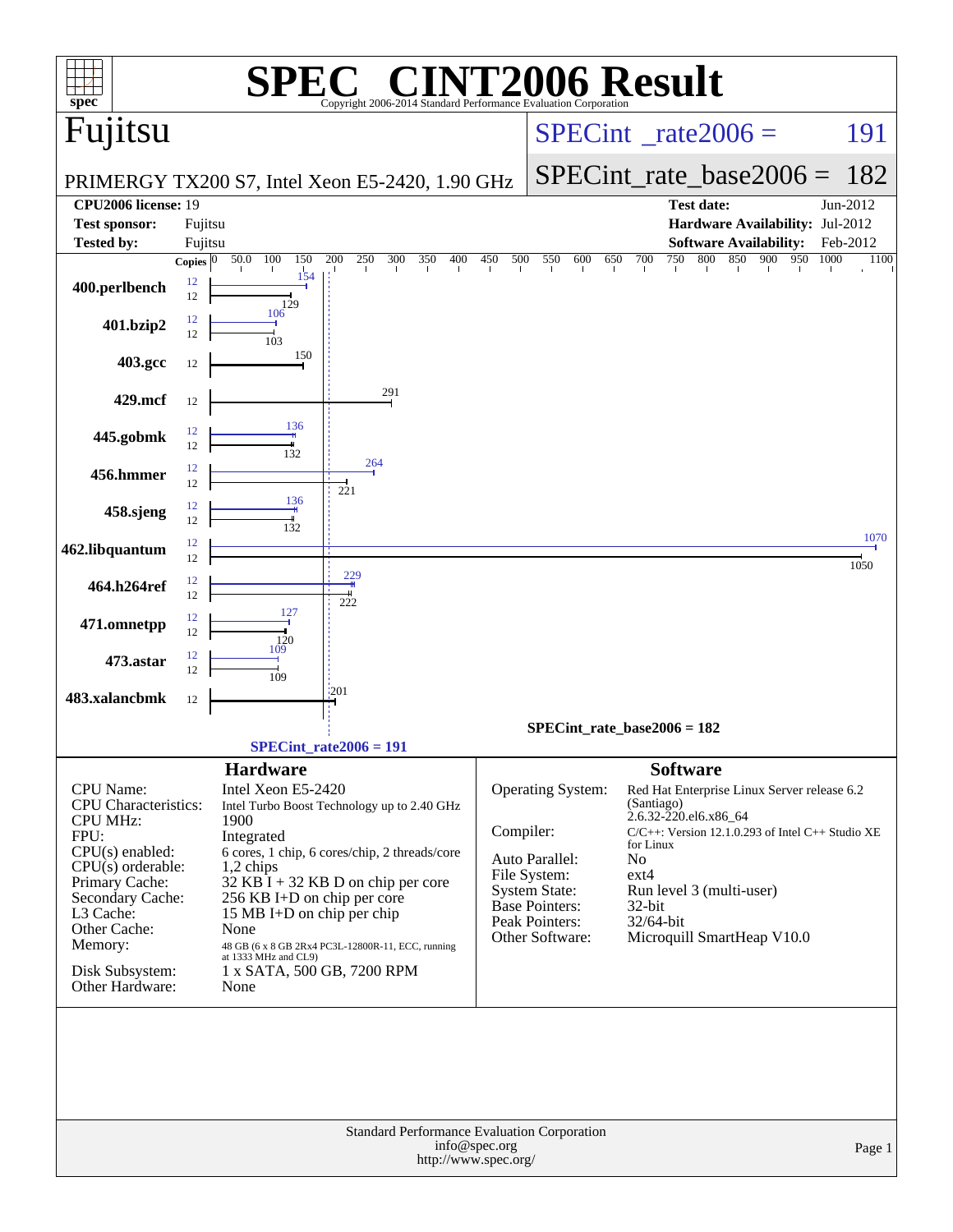

# **[SPEC CINT2006 Result](http://www.spec.org/auto/cpu2006/Docs/result-fields.html#SPECCINT2006Result)**

## Fujitsu

#### SPECint rate $2006 =$  191

PRIMERGY TX200 S7, Intel Xeon E5-2420, 1.90 GHz

**[Test sponsor:](http://www.spec.org/auto/cpu2006/Docs/result-fields.html#Testsponsor)** Fujitsu **[Hardware Availability:](http://www.spec.org/auto/cpu2006/Docs/result-fields.html#HardwareAvailability)** Jul-2012

**[Tested by:](http://www.spec.org/auto/cpu2006/Docs/result-fields.html#Testedby)** Fujitsu **[Software Availability:](http://www.spec.org/auto/cpu2006/Docs/result-fields.html#SoftwareAvailability)** Feb-2012

[SPECint\\_rate\\_base2006 =](http://www.spec.org/auto/cpu2006/Docs/result-fields.html#SPECintratebase2006) 182 **[CPU2006 license:](http://www.spec.org/auto/cpu2006/Docs/result-fields.html#CPU2006license)** 19 **[Test date:](http://www.spec.org/auto/cpu2006/Docs/result-fields.html#Testdate)** Jun-2012

**[Results Table](http://www.spec.org/auto/cpu2006/Docs/result-fields.html#ResultsTable)**

|                    | <b>Base</b>                                                                                              |                |       |                |            |                |                  | <b>Peak</b>   |                |              |                |              |                |              |
|--------------------|----------------------------------------------------------------------------------------------------------|----------------|-------|----------------|------------|----------------|------------------|---------------|----------------|--------------|----------------|--------------|----------------|--------------|
| <b>Benchmark</b>   | <b>Copies</b>                                                                                            | <b>Seconds</b> | Ratio | <b>Seconds</b> | Ratio      | <b>Seconds</b> | Ratio            | <b>Copies</b> | <b>Seconds</b> | <b>Ratio</b> | <b>Seconds</b> | <b>Ratio</b> | <b>Seconds</b> | <b>Ratio</b> |
| 400.perlbench      | 12                                                                                                       | 909            | 129   | 909            | 129        | 905            | 130l             | 12            | 757            | 155          | 759            | 154          | 760            | 154          |
| 401.bzip2          | 12                                                                                                       | 1126           | 103   | 1131           | 102        | 1129           | <b>103</b>       | 12            | 1091           | 106          | 1091           | 106          | 1108           | 105          |
| $403.\mathrm{gcc}$ | 12                                                                                                       | 643            | 150   | 644            | <b>150</b> | 647            | 149I             | 12            | 643            | 150          | 644            | <b>150</b>   | 647            | 149          |
| $429$ .mcf         | 12                                                                                                       | 376            | 291   | 376            | 291        | 376            | 291              | 12            | 376            | 291          | 376            | 291          | 376            | <u>291</u>   |
| $445$ .gobm $k$    | 12                                                                                                       | 953            | 132   | 967            | 130        | 942            | 134              | 12            | 923            | 136          | 951            | 132          | 924            | <u>136</u>   |
| 456.hmmer          | 12                                                                                                       | 510            | 219   | 507            | 221        | 508            | 221              | 12            | 426            | 263          | 424            | 264          | 424            | <b>264</b>   |
| $458$ .sjeng       | 12                                                                                                       | 1106           | 131   | 1087           | 134        | 1102           | 132              | 12            | 1069           | 136          | 1044           | 139          | 1069           | 136          |
| 462.libquantum     | 12                                                                                                       | 237            | 1050  | 237            | 1050       | 237            | 1050             | 12            | 232            | 1070         | 232            | 1070         | 232            | 1070         |
| 464.h264ref        | 12                                                                                                       | 1173           | 226   | 1195           | 222        | 1194           | 222              | 12            | 1168           | 227          | 1158           | 229          | 1145           | 232          |
| 471.omnetpp        | 12                                                                                                       | 616            | 122   | 623            | 120        | 625            | <b>120</b>       | 12            | 589            | 127          | 588            | 128          | 591            | 127          |
| $473$ . astar      | 12                                                                                                       | 771            | 109   | 772            | 109        | 774            | 109 <sub>1</sub> | 12            | 772            | 109          | 777            | 108          | 775            | <u>109</u>   |
| 483.xalancbmk      | 12                                                                                                       | 412            | 201   | 413            | 201        | 415            | 200              | 12            | 412            | 201          | 413            | 201          | 415            | 200          |
|                    | Results appear in the order in which they were run. Bold underlined text indicates a median measurement. |                |       |                |            |                |                  |               |                |              |                |              |                |              |

#### **[Submit Notes](http://www.spec.org/auto/cpu2006/Docs/result-fields.html#SubmitNotes)**

 The numactl mechanism was used to bind copies to processors. The config file option 'submit' was used to generate numactl commands to bind each copy to a specific processor. For details, please see the config file.

#### **[Operating System Notes](http://www.spec.org/auto/cpu2006/Docs/result-fields.html#OperatingSystemNotes)**

 Stack size set to unlimited using "ulimit -s unlimited" Transparent Huge Pages enabled with: echo always > /sys/kernel/mm/redhat\_transparent\_hugepage/enabled runspec command invoked through numactl i.e.: numactl --interleave=all runspec <etc>

#### **[General Notes](http://www.spec.org/auto/cpu2006/Docs/result-fields.html#GeneralNotes)**

Environment variables set by runspec before the start of the run: LD\_LIBRARY\_PATH = "/SPECcpu2006/libs/32:/SPECcpu2006/libs/64"

 Binaries compiled on a system with 2x E5-2650 CPU + 96 GB memory using RHEL6.2 For information about Fujitsu please visit: <http://www.fujitsu.com>

#### **[Base Compiler Invocation](http://www.spec.org/auto/cpu2006/Docs/result-fields.html#BaseCompilerInvocation)**

[C benchmarks](http://www.spec.org/auto/cpu2006/Docs/result-fields.html#Cbenchmarks): [icc -m32](http://www.spec.org/cpu2006/results/res2012q3/cpu2006-20120810-24159.flags.html#user_CCbase_intel_icc_5ff4a39e364c98233615fdd38438c6f2)

Continued on next page

Standard Performance Evaluation Corporation [info@spec.org](mailto:info@spec.org) <http://www.spec.org/>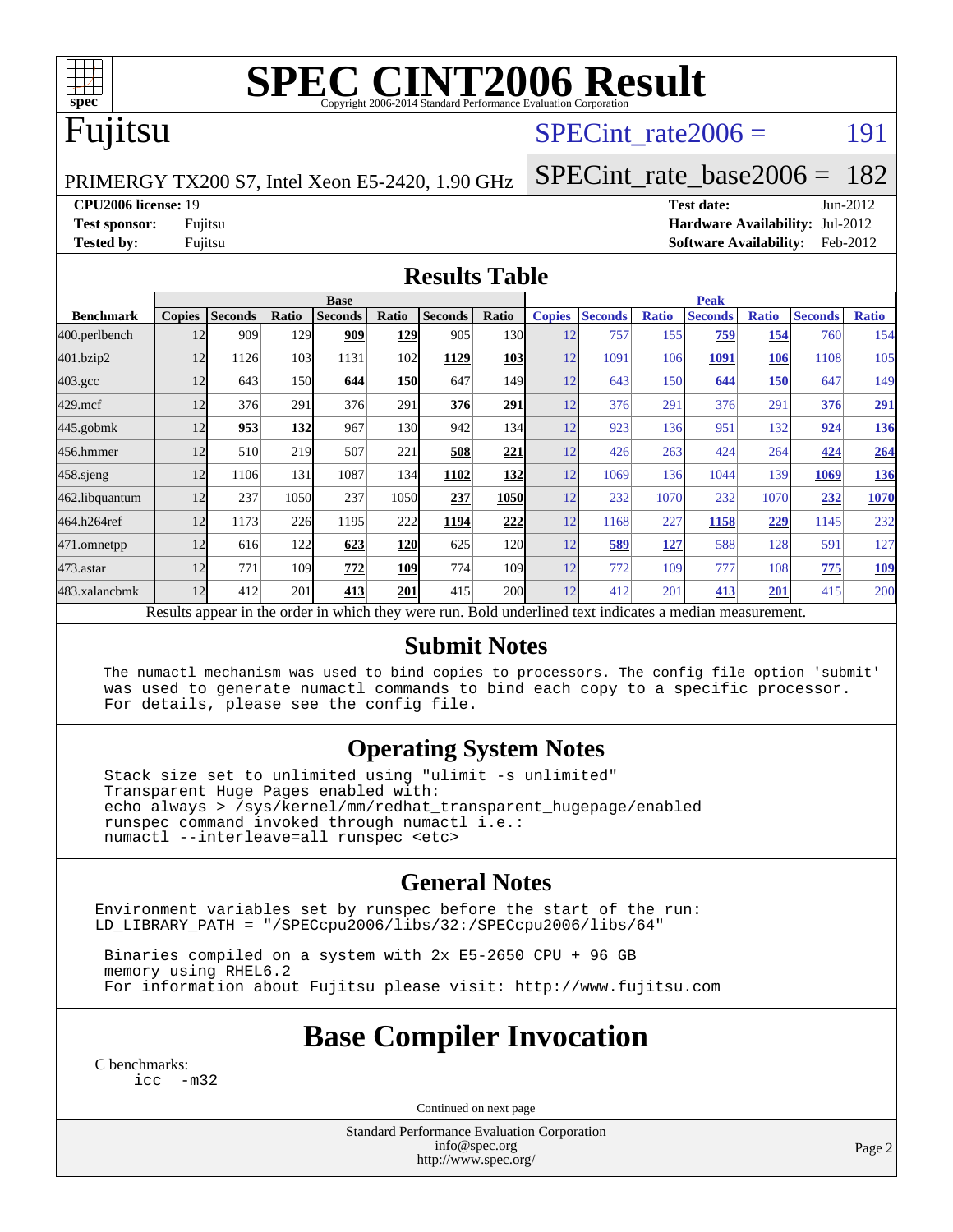| <b>SPEC CINT2006 Result</b><br>$spec^*$<br>Copyright 2006-2014 Standard Performance Evaluation Corporation                                                                                                                                                                  |                                                                                                                 |
|-----------------------------------------------------------------------------------------------------------------------------------------------------------------------------------------------------------------------------------------------------------------------------|-----------------------------------------------------------------------------------------------------------------|
| Fujitsu                                                                                                                                                                                                                                                                     | SPECint rate $2006 =$<br>191                                                                                    |
| PRIMERGY TX200 S7, Intel Xeon E5-2420, 1.90 GHz                                                                                                                                                                                                                             | 182<br>$SPECint$ rate_base2006 =                                                                                |
| CPU2006 license: 19<br><b>Test sponsor:</b><br>Fujitsu<br><b>Tested by:</b><br>Fujitsu                                                                                                                                                                                      | <b>Test date:</b><br>$Jun-2012$<br>Hardware Availability: Jul-2012<br><b>Software Availability:</b><br>Feb-2012 |
| <b>Base Compiler Invocation (Continued)</b><br>$C_{++}$ benchmarks:<br>icpc -m32                                                                                                                                                                                            |                                                                                                                 |
| <b>Base Portability Flags</b><br>400.perlbench: -DSPEC_CPU_LINUX_IA32<br>462.libquantum: - DSPEC_CPU_LINUX<br>483.xalancbmk: - DSPEC CPU LINUX                                                                                                                              |                                                                                                                 |
| <b>Base Optimization Flags</b><br>C benchmarks:<br>-xSSE4.2 -ipo -03 -no-prec-div -opt-prefetch -opt-mem-layout-trans=3<br>$C_{++}$ benchmarks:<br>-xSSE4.2 -ipo -03 -no-prec-div -opt-prefetch -opt-mem-layout-trans=3<br>-Wl,-z, muldefs -L/opt/SmartHeap/lib -lsmartheap |                                                                                                                 |
| <b>Base Other Flags</b><br>C benchmarks:                                                                                                                                                                                                                                    |                                                                                                                 |
| 403.gcc: -Dalloca=_alloca                                                                                                                                                                                                                                                   |                                                                                                                 |
| <b>Peak Compiler Invocation</b><br>C benchmarks (except as noted below):<br>$-m32$<br>icc<br>400.perlbench: icc -m64<br>401.bzip2: icc -m64<br>456.hmmer: $\text{icc}$ -m64<br>458.sjeng: icc -m64<br>$C_{++}$ benchmarks:<br>icpc -m32                                     |                                                                                                                 |
| <b>Standard Performance Evaluation Corporation</b><br>info@spec.org<br>http://www.spec.org/                                                                                                                                                                                 | Page 3                                                                                                          |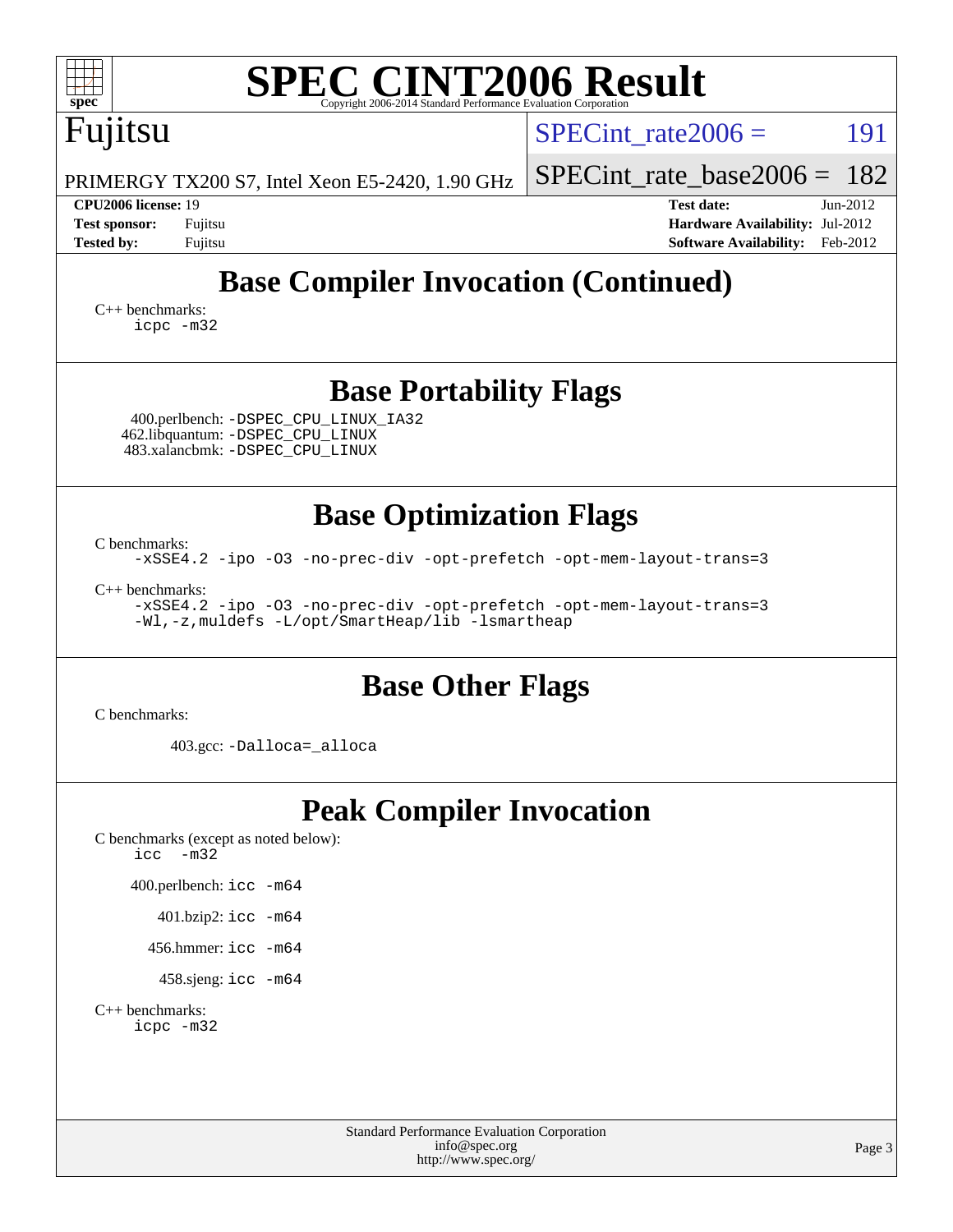

# **[SPEC CINT2006 Result](http://www.spec.org/auto/cpu2006/Docs/result-fields.html#SPECCINT2006Result)**

## Fujitsu

SPECint rate $2006 =$  191

PRIMERGY TX200 S7, Intel Xeon E5-2420, 1.90 GHz

[SPECint\\_rate\\_base2006 =](http://www.spec.org/auto/cpu2006/Docs/result-fields.html#SPECintratebase2006) 182

**[CPU2006 license:](http://www.spec.org/auto/cpu2006/Docs/result-fields.html#CPU2006license)** 19 **[Test date:](http://www.spec.org/auto/cpu2006/Docs/result-fields.html#Testdate)** Jun-2012 **[Test sponsor:](http://www.spec.org/auto/cpu2006/Docs/result-fields.html#Testsponsor)** Fujitsu **[Hardware Availability:](http://www.spec.org/auto/cpu2006/Docs/result-fields.html#HardwareAvailability)** Jul-2012 **[Tested by:](http://www.spec.org/auto/cpu2006/Docs/result-fields.html#Testedby)** Fujitsu **Fugital Example 2012 [Software Availability:](http://www.spec.org/auto/cpu2006/Docs/result-fields.html#SoftwareAvailability)** Feb-2012

#### **[Peak Portability Flags](http://www.spec.org/auto/cpu2006/Docs/result-fields.html#PeakPortabilityFlags)**

 400.perlbench: [-DSPEC\\_CPU\\_LP64](http://www.spec.org/cpu2006/results/res2012q3/cpu2006-20120810-24159.flags.html#b400.perlbench_peakCPORTABILITY_DSPEC_CPU_LP64) [-DSPEC\\_CPU\\_LINUX\\_X64](http://www.spec.org/cpu2006/results/res2012q3/cpu2006-20120810-24159.flags.html#b400.perlbench_peakCPORTABILITY_DSPEC_CPU_LINUX_X64)  $401.bzip2: -DSPEC_CPULP64$  456.hmmer: [-DSPEC\\_CPU\\_LP64](http://www.spec.org/cpu2006/results/res2012q3/cpu2006-20120810-24159.flags.html#suite_peakCPORTABILITY456_hmmer_DSPEC_CPU_LP64) 458.sjeng: [-DSPEC\\_CPU\\_LP64](http://www.spec.org/cpu2006/results/res2012q3/cpu2006-20120810-24159.flags.html#suite_peakCPORTABILITY458_sjeng_DSPEC_CPU_LP64) 462.libquantum: [-DSPEC\\_CPU\\_LINUX](http://www.spec.org/cpu2006/results/res2012q3/cpu2006-20120810-24159.flags.html#b462.libquantum_peakCPORTABILITY_DSPEC_CPU_LINUX) 483.xalancbmk: [-DSPEC\\_CPU\\_LINUX](http://www.spec.org/cpu2006/results/res2012q3/cpu2006-20120810-24159.flags.html#b483.xalancbmk_peakCXXPORTABILITY_DSPEC_CPU_LINUX)

## **[Peak Optimization Flags](http://www.spec.org/auto/cpu2006/Docs/result-fields.html#PeakOptimizationFlags)**

[C benchmarks](http://www.spec.org/auto/cpu2006/Docs/result-fields.html#Cbenchmarks):

 400.perlbench: [-xSSE4.2](http://www.spec.org/cpu2006/results/res2012q3/cpu2006-20120810-24159.flags.html#user_peakPASS2_CFLAGSPASS2_LDCFLAGS400_perlbench_f-xSSE42_f91528193cf0b216347adb8b939d4107)(pass 2) [-prof-gen](http://www.spec.org/cpu2006/results/res2012q3/cpu2006-20120810-24159.flags.html#user_peakPASS1_CFLAGSPASS1_LDCFLAGS400_perlbench_prof_gen_e43856698f6ca7b7e442dfd80e94a8fc)(pass 1) [-ipo](http://www.spec.org/cpu2006/results/res2012q3/cpu2006-20120810-24159.flags.html#user_peakPASS2_CFLAGSPASS2_LDCFLAGS400_perlbench_f-ipo)(pass 2) [-O3](http://www.spec.org/cpu2006/results/res2012q3/cpu2006-20120810-24159.flags.html#user_peakPASS2_CFLAGSPASS2_LDCFLAGS400_perlbench_f-O3)(pass 2) [-no-prec-div](http://www.spec.org/cpu2006/results/res2012q3/cpu2006-20120810-24159.flags.html#user_peakPASS2_CFLAGSPASS2_LDCFLAGS400_perlbench_f-no-prec-div)(pass 2) [-prof-use](http://www.spec.org/cpu2006/results/res2012q3/cpu2006-20120810-24159.flags.html#user_peakPASS2_CFLAGSPASS2_LDCFLAGS400_perlbench_prof_use_bccf7792157ff70d64e32fe3e1250b55)(pass 2) [-auto-ilp32](http://www.spec.org/cpu2006/results/res2012q3/cpu2006-20120810-24159.flags.html#user_peakCOPTIMIZE400_perlbench_f-auto-ilp32)  $401.bzip2: -xSSE4.2(pass 2) -prof-qen(pass 1) -ipo(pass 2)$  $401.bzip2: -xSSE4.2(pass 2) -prof-qen(pass 1) -ipo(pass 2)$  $401.bzip2: -xSSE4.2(pass 2) -prof-qen(pass 1) -ipo(pass 2)$  $401.bzip2: -xSSE4.2(pass 2) -prof-qen(pass 1) -ipo(pass 2)$  $401.bzip2: -xSSE4.2(pass 2) -prof-qen(pass 1) -ipo(pass 2)$ [-O3](http://www.spec.org/cpu2006/results/res2012q3/cpu2006-20120810-24159.flags.html#user_peakPASS2_CFLAGSPASS2_LDCFLAGS401_bzip2_f-O3)(pass 2) [-no-prec-div](http://www.spec.org/cpu2006/results/res2012q3/cpu2006-20120810-24159.flags.html#user_peakPASS2_CFLAGSPASS2_LDCFLAGS401_bzip2_f-no-prec-div)(pass 2) [-prof-use](http://www.spec.org/cpu2006/results/res2012q3/cpu2006-20120810-24159.flags.html#user_peakPASS2_CFLAGSPASS2_LDCFLAGS401_bzip2_prof_use_bccf7792157ff70d64e32fe3e1250b55)(pass 2) [-opt-prefetch](http://www.spec.org/cpu2006/results/res2012q3/cpu2006-20120810-24159.flags.html#user_peakCOPTIMIZE401_bzip2_f-opt-prefetch) [-auto-ilp32](http://www.spec.org/cpu2006/results/res2012q3/cpu2006-20120810-24159.flags.html#user_peakCOPTIMIZE401_bzip2_f-auto-ilp32) [-ansi-alias](http://www.spec.org/cpu2006/results/res2012q3/cpu2006-20120810-24159.flags.html#user_peakCOPTIMIZE401_bzip2_f-ansi-alias)  $403.\text{sec: basepeak}$  = yes 429.mcf: basepeak = yes 445.gobmk: [-xAVX](http://www.spec.org/cpu2006/results/res2012q3/cpu2006-20120810-24159.flags.html#user_peakPASS2_CFLAGSPASS2_LDCFLAGS445_gobmk_f-xAVX)(pass 2) [-prof-gen](http://www.spec.org/cpu2006/results/res2012q3/cpu2006-20120810-24159.flags.html#user_peakPASS1_CFLAGSPASS1_LDCFLAGS445_gobmk_prof_gen_e43856698f6ca7b7e442dfd80e94a8fc)(pass 1) [-prof-use](http://www.spec.org/cpu2006/results/res2012q3/cpu2006-20120810-24159.flags.html#user_peakPASS2_CFLAGSPASS2_LDCFLAGS445_gobmk_prof_use_bccf7792157ff70d64e32fe3e1250b55)(pass 2) [-ansi-alias](http://www.spec.org/cpu2006/results/res2012q3/cpu2006-20120810-24159.flags.html#user_peakCOPTIMIZE445_gobmk_f-ansi-alias) [-opt-mem-layout-trans=3](http://www.spec.org/cpu2006/results/res2012q3/cpu2006-20120810-24159.flags.html#user_peakCOPTIMIZE445_gobmk_f-opt-mem-layout-trans_a7b82ad4bd7abf52556d4961a2ae94d5) 456.hmmer: [-xSSE4.2](http://www.spec.org/cpu2006/results/res2012q3/cpu2006-20120810-24159.flags.html#user_peakCOPTIMIZE456_hmmer_f-xSSE42_f91528193cf0b216347adb8b939d4107) [-ipo](http://www.spec.org/cpu2006/results/res2012q3/cpu2006-20120810-24159.flags.html#user_peakCOPTIMIZE456_hmmer_f-ipo) [-O3](http://www.spec.org/cpu2006/results/res2012q3/cpu2006-20120810-24159.flags.html#user_peakCOPTIMIZE456_hmmer_f-O3) [-no-prec-div](http://www.spec.org/cpu2006/results/res2012q3/cpu2006-20120810-24159.flags.html#user_peakCOPTIMIZE456_hmmer_f-no-prec-div) [-unroll2](http://www.spec.org/cpu2006/results/res2012q3/cpu2006-20120810-24159.flags.html#user_peakCOPTIMIZE456_hmmer_f-unroll_784dae83bebfb236979b41d2422d7ec2) [-auto-ilp32](http://www.spec.org/cpu2006/results/res2012q3/cpu2006-20120810-24159.flags.html#user_peakCOPTIMIZE456_hmmer_f-auto-ilp32) 458.sjeng: [-xSSE4.2](http://www.spec.org/cpu2006/results/res2012q3/cpu2006-20120810-24159.flags.html#user_peakPASS2_CFLAGSPASS2_LDCFLAGS458_sjeng_f-xSSE42_f91528193cf0b216347adb8b939d4107)(pass 2) [-prof-gen](http://www.spec.org/cpu2006/results/res2012q3/cpu2006-20120810-24159.flags.html#user_peakPASS1_CFLAGSPASS1_LDCFLAGS458_sjeng_prof_gen_e43856698f6ca7b7e442dfd80e94a8fc)(pass 1) [-ipo](http://www.spec.org/cpu2006/results/res2012q3/cpu2006-20120810-24159.flags.html#user_peakPASS2_CFLAGSPASS2_LDCFLAGS458_sjeng_f-ipo)(pass 2) [-O3](http://www.spec.org/cpu2006/results/res2012q3/cpu2006-20120810-24159.flags.html#user_peakPASS2_CFLAGSPASS2_LDCFLAGS458_sjeng_f-O3)(pass 2) [-no-prec-div](http://www.spec.org/cpu2006/results/res2012q3/cpu2006-20120810-24159.flags.html#user_peakPASS2_CFLAGSPASS2_LDCFLAGS458_sjeng_f-no-prec-div)(pass 2) [-prof-use](http://www.spec.org/cpu2006/results/res2012q3/cpu2006-20120810-24159.flags.html#user_peakPASS2_CFLAGSPASS2_LDCFLAGS458_sjeng_prof_use_bccf7792157ff70d64e32fe3e1250b55)(pass 2) [-unroll4](http://www.spec.org/cpu2006/results/res2012q3/cpu2006-20120810-24159.flags.html#user_peakCOPTIMIZE458_sjeng_f-unroll_4e5e4ed65b7fd20bdcd365bec371b81f) [-auto-ilp32](http://www.spec.org/cpu2006/results/res2012q3/cpu2006-20120810-24159.flags.html#user_peakCOPTIMIZE458_sjeng_f-auto-ilp32) 462.libquantum: [-xAVX](http://www.spec.org/cpu2006/results/res2012q3/cpu2006-20120810-24159.flags.html#user_peakCOPTIMIZE462_libquantum_f-xAVX) [-ipo](http://www.spec.org/cpu2006/results/res2012q3/cpu2006-20120810-24159.flags.html#user_peakCOPTIMIZE462_libquantum_f-ipo) [-O3](http://www.spec.org/cpu2006/results/res2012q3/cpu2006-20120810-24159.flags.html#user_peakCOPTIMIZE462_libquantum_f-O3) [-no-prec-div](http://www.spec.org/cpu2006/results/res2012q3/cpu2006-20120810-24159.flags.html#user_peakCOPTIMIZE462_libquantum_f-no-prec-div) [-opt-prefetch](http://www.spec.org/cpu2006/results/res2012q3/cpu2006-20120810-24159.flags.html#user_peakCOPTIMIZE462_libquantum_f-opt-prefetch) [-opt-mem-layout-trans=3](http://www.spec.org/cpu2006/results/res2012q3/cpu2006-20120810-24159.flags.html#user_peakCOPTIMIZE462_libquantum_f-opt-mem-layout-trans_a7b82ad4bd7abf52556d4961a2ae94d5)

 $464.h264$ ref:  $-xSSE4$ .  $2(pass 2)$  [-prof-gen](http://www.spec.org/cpu2006/results/res2012q3/cpu2006-20120810-24159.flags.html#user_peakPASS1_CFLAGSPASS1_LDCFLAGS464_h264ref_prof_gen_e43856698f6ca7b7e442dfd80e94a8fc) $(pass 1)$  [-ipo](http://www.spec.org/cpu2006/results/res2012q3/cpu2006-20120810-24159.flags.html#user_peakPASS2_CFLAGSPASS2_LDCFLAGS464_h264ref_f-ipo) $(pass 2)$ [-O3](http://www.spec.org/cpu2006/results/res2012q3/cpu2006-20120810-24159.flags.html#user_peakPASS2_CFLAGSPASS2_LDCFLAGS464_h264ref_f-O3)(pass 2) [-no-prec-div](http://www.spec.org/cpu2006/results/res2012q3/cpu2006-20120810-24159.flags.html#user_peakPASS2_CFLAGSPASS2_LDCFLAGS464_h264ref_f-no-prec-div)(pass 2) [-prof-use](http://www.spec.org/cpu2006/results/res2012q3/cpu2006-20120810-24159.flags.html#user_peakPASS2_CFLAGSPASS2_LDCFLAGS464_h264ref_prof_use_bccf7792157ff70d64e32fe3e1250b55)(pass 2) [-unroll2](http://www.spec.org/cpu2006/results/res2012q3/cpu2006-20120810-24159.flags.html#user_peakCOPTIMIZE464_h264ref_f-unroll_784dae83bebfb236979b41d2422d7ec2) [-ansi-alias](http://www.spec.org/cpu2006/results/res2012q3/cpu2006-20120810-24159.flags.html#user_peakCOPTIMIZE464_h264ref_f-ansi-alias)

[C++ benchmarks:](http://www.spec.org/auto/cpu2006/Docs/result-fields.html#CXXbenchmarks)

 471.omnetpp: [-xSSE4.2](http://www.spec.org/cpu2006/results/res2012q3/cpu2006-20120810-24159.flags.html#user_peakPASS2_CXXFLAGSPASS2_LDCXXFLAGS471_omnetpp_f-xSSE42_f91528193cf0b216347adb8b939d4107)(pass 2) [-prof-gen](http://www.spec.org/cpu2006/results/res2012q3/cpu2006-20120810-24159.flags.html#user_peakPASS1_CXXFLAGSPASS1_LDCXXFLAGS471_omnetpp_prof_gen_e43856698f6ca7b7e442dfd80e94a8fc)(pass 1) [-ipo](http://www.spec.org/cpu2006/results/res2012q3/cpu2006-20120810-24159.flags.html#user_peakPASS2_CXXFLAGSPASS2_LDCXXFLAGS471_omnetpp_f-ipo)(pass 2) [-O3](http://www.spec.org/cpu2006/results/res2012q3/cpu2006-20120810-24159.flags.html#user_peakPASS2_CXXFLAGSPASS2_LDCXXFLAGS471_omnetpp_f-O3)(pass 2) [-no-prec-div](http://www.spec.org/cpu2006/results/res2012q3/cpu2006-20120810-24159.flags.html#user_peakPASS2_CXXFLAGSPASS2_LDCXXFLAGS471_omnetpp_f-no-prec-div)(pass 2) [-prof-use](http://www.spec.org/cpu2006/results/res2012q3/cpu2006-20120810-24159.flags.html#user_peakPASS2_CXXFLAGSPASS2_LDCXXFLAGS471_omnetpp_prof_use_bccf7792157ff70d64e32fe3e1250b55)(pass 2) [-ansi-alias](http://www.spec.org/cpu2006/results/res2012q3/cpu2006-20120810-24159.flags.html#user_peakCXXOPTIMIZE471_omnetpp_f-ansi-alias) [-opt-ra-region-strategy=block](http://www.spec.org/cpu2006/results/res2012q3/cpu2006-20120810-24159.flags.html#user_peakCXXOPTIMIZE471_omnetpp_f-opt-ra-region-strategy_a0a37c372d03933b2a18d4af463c1f69) [-Wl,-z,muldefs](http://www.spec.org/cpu2006/results/res2012q3/cpu2006-20120810-24159.flags.html#user_peakEXTRA_LDFLAGS471_omnetpp_link_force_multiple1_74079c344b956b9658436fd1b6dd3a8a) [-L/opt/SmartHeap/lib -lsmartheap](http://www.spec.org/cpu2006/results/res2012q3/cpu2006-20120810-24159.flags.html#user_peakEXTRA_LIBS471_omnetpp_SmartHeap_1046f488ce4b4d9d2689b01742ccb999)

 473.astar: [-xAVX](http://www.spec.org/cpu2006/results/res2012q3/cpu2006-20120810-24159.flags.html#user_peakCXXOPTIMIZE473_astar_f-xAVX) [-ipo](http://www.spec.org/cpu2006/results/res2012q3/cpu2006-20120810-24159.flags.html#user_peakCXXOPTIMIZE473_astar_f-ipo) [-O3](http://www.spec.org/cpu2006/results/res2012q3/cpu2006-20120810-24159.flags.html#user_peakCXXOPTIMIZE473_astar_f-O3) [-no-prec-div](http://www.spec.org/cpu2006/results/res2012q3/cpu2006-20120810-24159.flags.html#user_peakCXXOPTIMIZE473_astar_f-no-prec-div) [-opt-prefetch](http://www.spec.org/cpu2006/results/res2012q3/cpu2006-20120810-24159.flags.html#user_peakCXXOPTIMIZE473_astar_f-opt-prefetch) [-opt-mem-layout-trans=3](http://www.spec.org/cpu2006/results/res2012q3/cpu2006-20120810-24159.flags.html#user_peakCXXOPTIMIZE473_astar_f-opt-mem-layout-trans_a7b82ad4bd7abf52556d4961a2ae94d5) [-Wl,-z,muldefs](http://www.spec.org/cpu2006/results/res2012q3/cpu2006-20120810-24159.flags.html#user_peakEXTRA_LDFLAGS473_astar_link_force_multiple1_74079c344b956b9658436fd1b6dd3a8a) [-L/opt/SmartHeap/lib -lsmartheap](http://www.spec.org/cpu2006/results/res2012q3/cpu2006-20120810-24159.flags.html#user_peakEXTRA_LIBS473_astar_SmartHeap_1046f488ce4b4d9d2689b01742ccb999)

Continued on next page

Standard Performance Evaluation Corporation [info@spec.org](mailto:info@spec.org) <http://www.spec.org/>